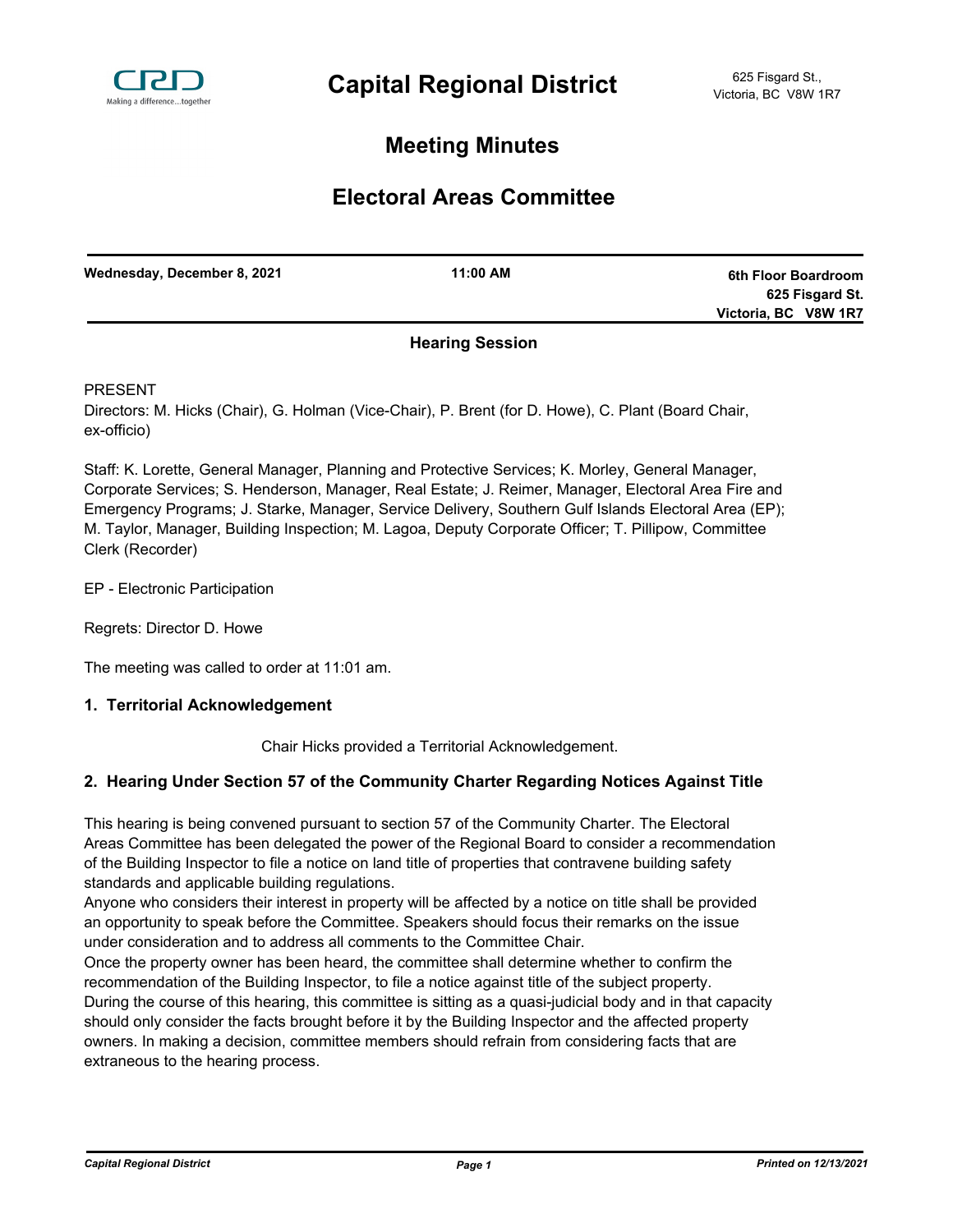#### **3. Approval of Agenda**

**MOVED by Alternate Director Brent, SECONDED by Director Holman, That the agenda for the Hearing Session of the December 8, 2021 Electoral Areas Committee meeting be approved. CARRIED**

#### **4. Adoption of Minutes**

**4.1.** [21-901](http://crd.ca.legistar.com/gateway.aspx?m=l&id=/matter.aspx?key=8849) Minutes of the Hearing Session of the October 13, 2021 Electoral Areas Committee Meeting

> **MOVED by Alternate Director Brent, SECONDED by Director Holman, That the minutes of the Hearing Session of the Electoral Areas Committee meeting of October 13, 2021 be adopted as circulated. CARRIED**

#### **5. Comments by Property Owners on the Recommended Notices on Title**

There were no comments by property owners.

## **6. Properties to be Considered for Filing Notice against Land Title and Comments by the Building Inspector or Designated Municipal Officer**

- **Juan de Fuca [1]**
- **Salt Spring Island [1]**
- **Southern Gulf Islands [1]**
- **6.1.** [21-867](http://crd.ca.legistar.com/gateway.aspx?m=l&id=/matter.aspx?key=8815) File Notice on the Land Title of 3891 Trailhead Drive, Lot 8, Section 4, Renfrew District, Plan VIP79213, PID 026-344-912, File NT000316

M. Taylor spoke to Item 5.1.

**MOVED by Director Hicks, SECONDED by Director Holman, That the Corporate Officer file a Notice in the Victoria Land Title office stating that a Resolution has been made under Section 57 of the Community Charter relating to land legally described as: Lot 8, Section 4, Renfrew District, Plan VIP79213, PID 026-344-912 or any subdivision of said lands as may be affected by the contravention(s). CARRIED**